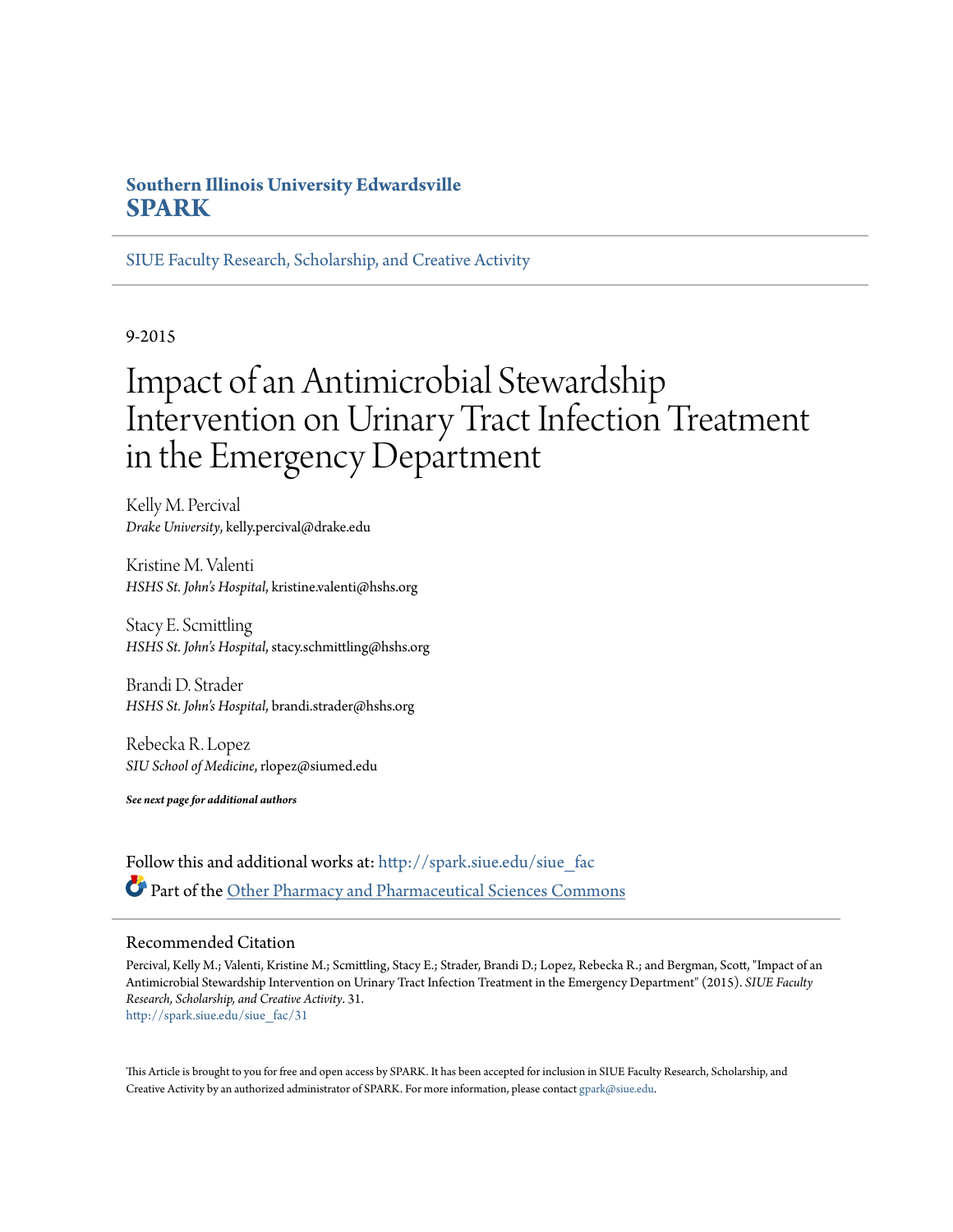#### **Authors**

Kelly M. Percival, Kristine M. Valenti, Stacy E. Scmittling, Brandi D. Strader, Rebecka R. Lopez, and Scott Bergman

#### **Cover Page Footnote**

This article is the Accepted Manuscript version of a paper published by Elsevier in *The American Journal of Emergency Medicine*, available online at <http://dx.doi.org/10.1016/j.ajem.2015.04.067>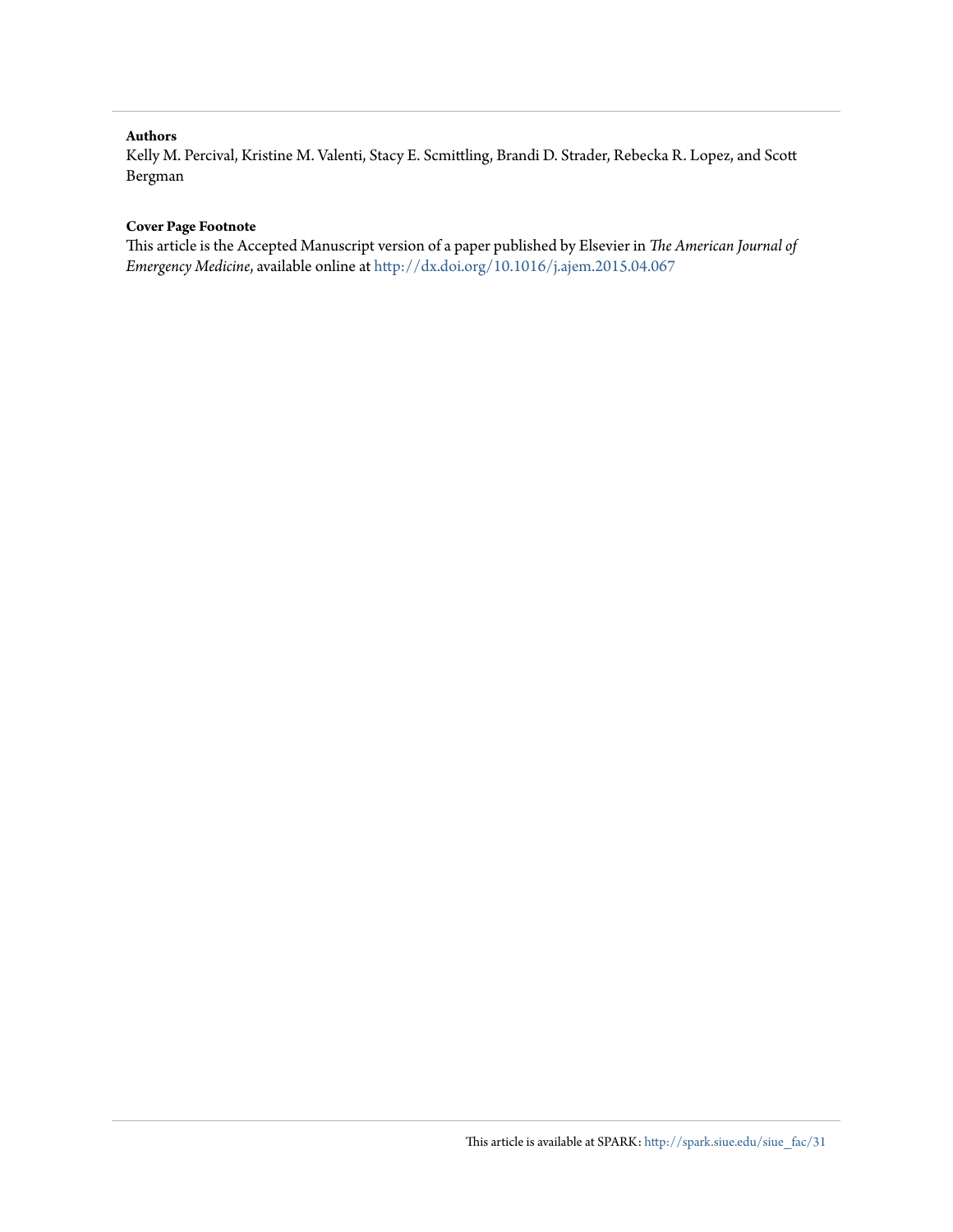Title: Impact of an Antimicrobial Stewardship Intervention on Urinary Tract Infection Treatment in the Emergency Department

Authors: Kelly M. Percival, Pharm.D.<sup>a</sup>; Kristine M. Valenti, Pharm.D.<sup>a</sup>; Stacy E. Schmittling, Pharm.D.<sup>a</sup>; Brandi D. Strader, Pharm.D.<sup>a</sup>; Rebecka R. Lopez, MD<sup>b</sup>; Scott J. Bergman, Pharm.D.<sup>c</sup>

- a) HSHS St. John's Hospital Department of Pharmacy, 800 East Carpenter Avenue, Springfield, IL, USA 62769
- b) Southern Illinois University School of Medicine Division of Emergency Medicine, P.O. Box 19639 Springfield, IL, USA 62794
- c) Southern Illinois University Edwardsville School of Pharmacy Department of Pharmacy Practice, 701 N. 1st St. – Box 19636 Springfield, IL, USA 62794

Kelly M. Percival, Pharm.D. HSHS St. John's Hospital Department of Pharmacy [Kelly.percival@drake.edu](mailto:Kelly.percival@drake.edu) Present address Drake University College of Pharmacy and Health Sciences 2507 University Avenue Des Moines, Iowa 50311

Kristine M. Valenti, Pharm.D. HSHS St. John's Hospital Department of Pharmacy [Kristine.valenti@hshs.org](mailto:Kristine.valenti@hshs.org)

Stacy E. Schmittling, Pharm.D. HSHS St. John's Hospital Department of Pharmacy [stacy.schmittling@hshs.org](mailto:stacy.schmittling@hshs.org)

Brandi D. Strader, Pharm.D. HSHS St. John's Hospital Department of Pharmacy [Brandi.Strader@hshs.org](mailto:Brandi.Strader@hshs.org)

Rebecka R. Lopez, MD Southern Illinois University School of Medicine Division of Emergency Medicine [rlopez@siumed.edu](mailto:rlopez@siumed.edu)

Scott J. Bergman, Pharm.D. Southern Illinois University Edwardsville School of Pharmacy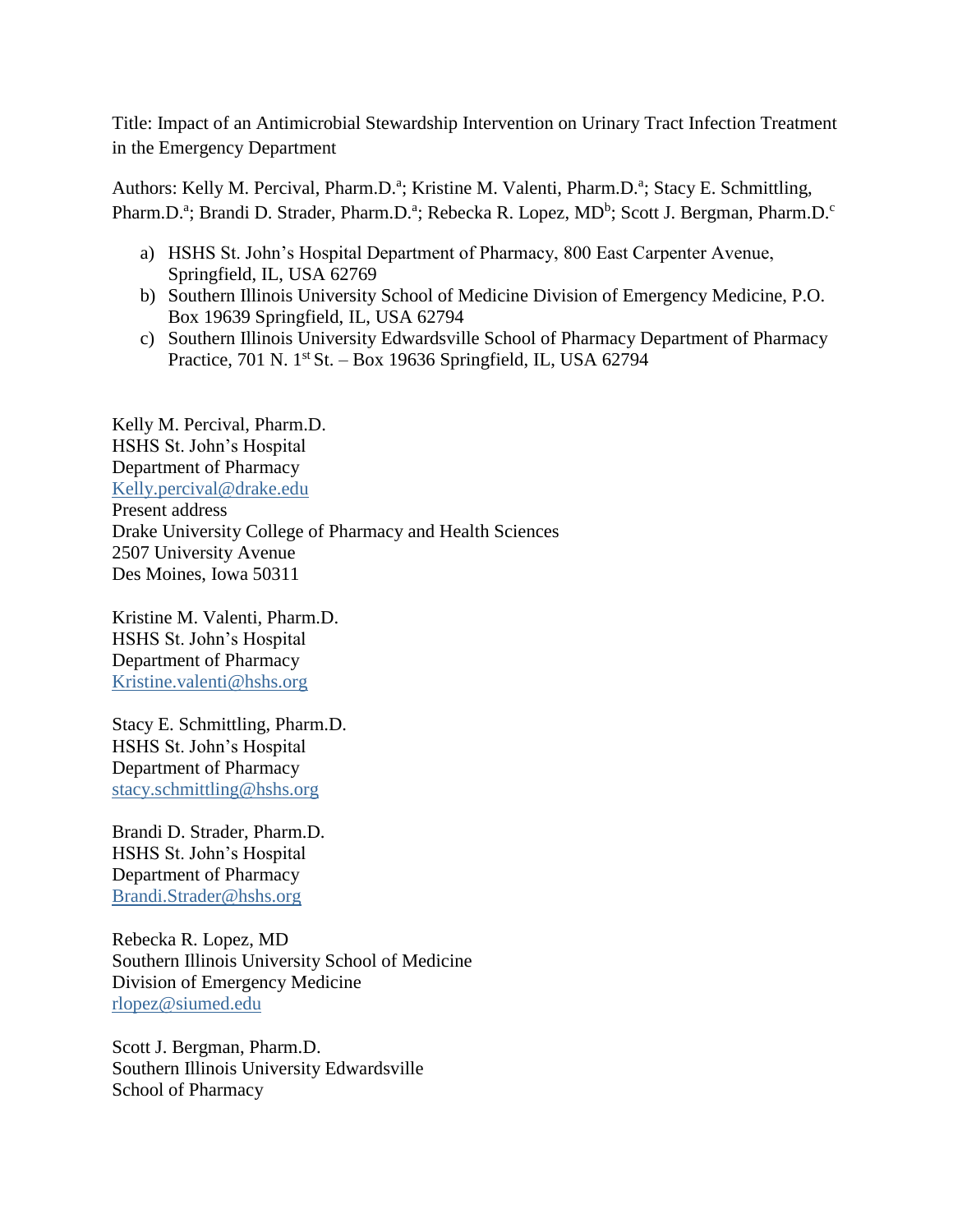Department of Pharmacy Practice [scbergm@siue.edu](mailto:scbergm@siue.edu)

Corresponding Author: Kelly M. Percival Drake University College of Pharmacy and Health Sciences 2507 University Avenue Des Moines, Iowa 50311 Phone: 515-271-2110 Email: [Kelly.percival@drake.edu](mailto:Kelly.percival@drake.edu) \*Author affiliation at the time of study was HSHS St. John's Hospital

No financial support to disclose

Meetings: ICAAC 2014, Washington D.C.

Key Words: Urinary tract infections; antimicrobial stewardship; Emergency Department; cystitis; pyelonephritis; nitrofurantoin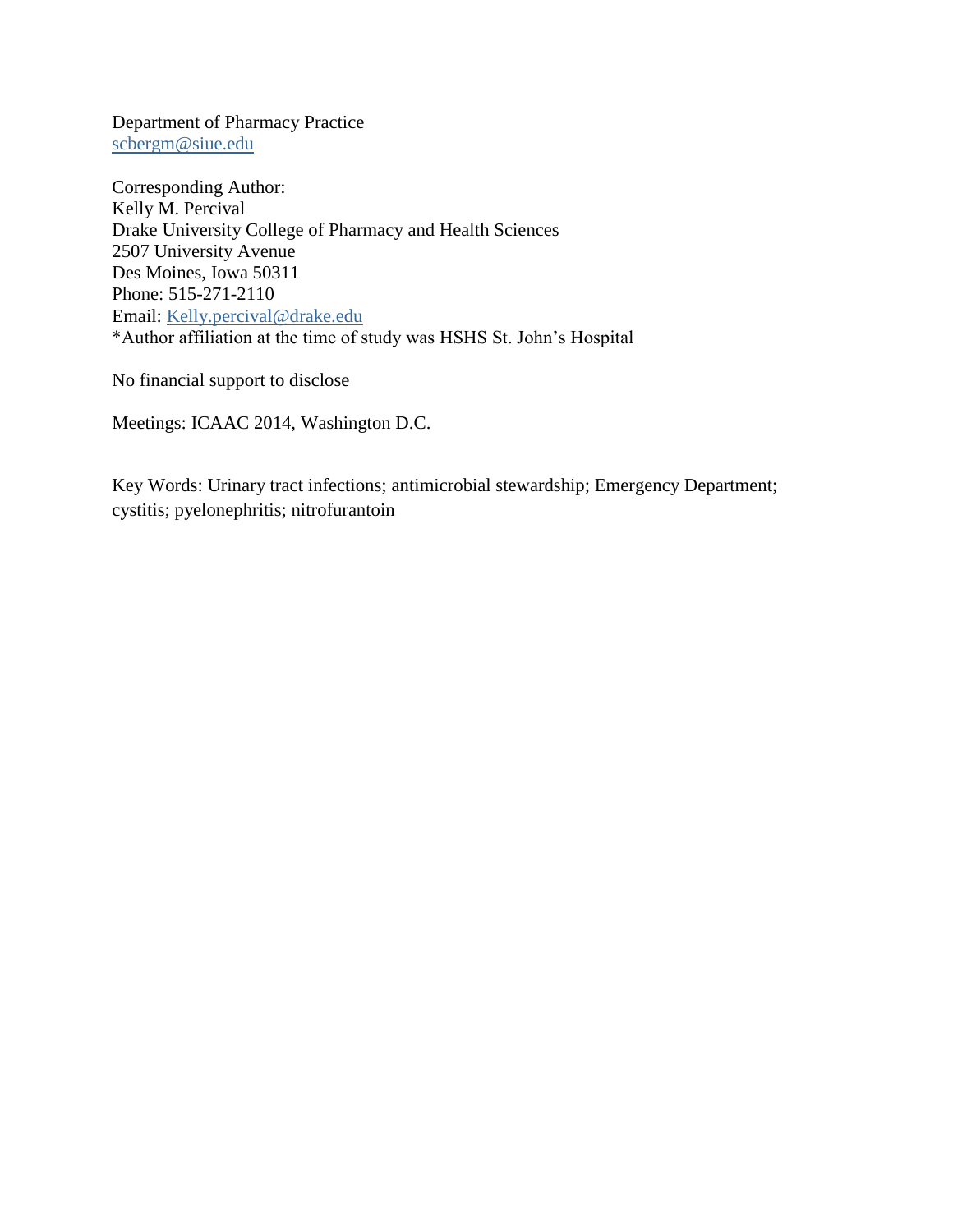#### **Abstract**

**Study objective**: To assess changes in treatment of uncomplicated urinary tract infections (UTIs) following implementation of recommendations based on national guidelines and local resistance rates.

**Methods:** This pre- and post-intervention study included patients discharged home from the Emergency Department (ED) with an uncomplicated UTI at a 439-bed teaching hospital. ED prescribers were educated on how local antimicrobial resistance rates impact UTI practice guidelines. Empiric treatment according to recommendations was assessed as the primary outcome. Agreement between chosen therapy and isolated pathogen susceptibility was compared before and after education. Reevaluation in the ED or hospital admission within 30 days for a UTI was also evaluated.

**Results:** A total of 350 patients were studied (174 before and 176 after education). Of those, 255 had cystitis and 95 had pyelonephritis. Following education, choice of therapy consistent with recommendations increased from 44.8% to 83% (difference 38.2%, 95% CI 33% to 43%; P<0.001). The change was predominately driven by an increase in nitrofurantoin use for cystitis from 12% to 80% (difference 68%, 95% CI 62% to 73%; P<0.001). Agreement between empiric treatment and the isolated pathogen susceptibility improved for cystitis 74% to 89% ( $P=0.05$ ), and no change occurred in 30-day repeat ED visits for a UTI.

**Conclusions:** After implementation of treatment recommendations for uncomplicated UTIs based on local resistance, empiric antibiotic selection improved in the ED. To further meet goals of antimicrobial stewardship, additional interventions are needed.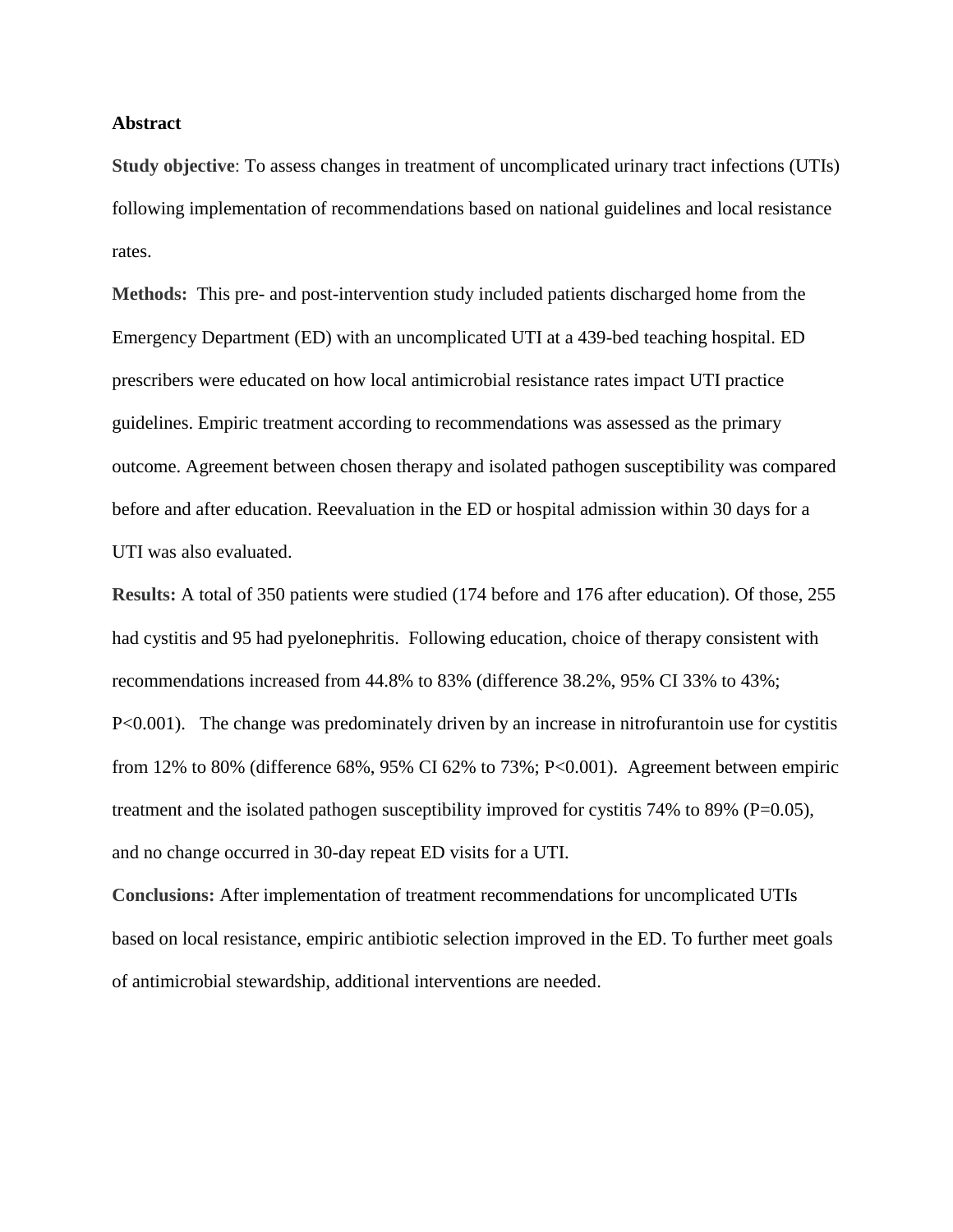#### **1. Introduction**

#### 1.1 Background

The Infectious Diseases Society of America (IDSA) and the European Society for Microbiology and Infectious Diseases published updated practice guidelines for uncomplicated cystitis and pyelonephritis in women during 2011 [1]. Due to the large variance in *Escherichia coli* resistance to fluoroquinolones and trimethoprim-sulfamethoxazole (TMP-SMX) throughout the world, the guidelines place a large emphasis on the importance of using local resistance rates to determine the best empiric treatment [1, 2]. Specifically, the guidelines recommend that TMP-SMX no longer be used as first-line therapy for uncomplicated cystitis when local resistance for *E. coli* exceeds 20%. If patients are being discharged on oral therapy for pyelonephritis in areas where *E. coli* resistance to fluoroquinolones exceeds 10%, then it is also suggested that a onetime dose of a long-acting parenteral agent from a different antimicrobial class be used. Another addition to the guidelines is the concept of avoiding collateral damage, which includes the ecological adverse effects from antibiotic therapy, especially the selection of multi-drug resistant organisms such as methicillin-resistant *Staphylococcus aureus*, vancomycin-resistant Enterococci and *Clostridium difficile* [1, 3]. It emphasized that drugs with minimal impact on the microbiota, such as nitrofurantoin, should be utilized when possible while higher risk drugs, including fluoroquinolones, should be reserved for infections more severe than cystitis [1].

The public health threat of antimicrobial resistance and the need to prevent its spread is at the forefront of importance as demonstrated by the White House releasing an Executive Order and National Strategy to Combat Antibiotic-Resistant Bacteria in September 2014 [4]. The need for increased education on antimicrobial resistance and selection of therapy was demonstrated in a recent survey of healthcare providers that revealed antibiotic resistance was not commonly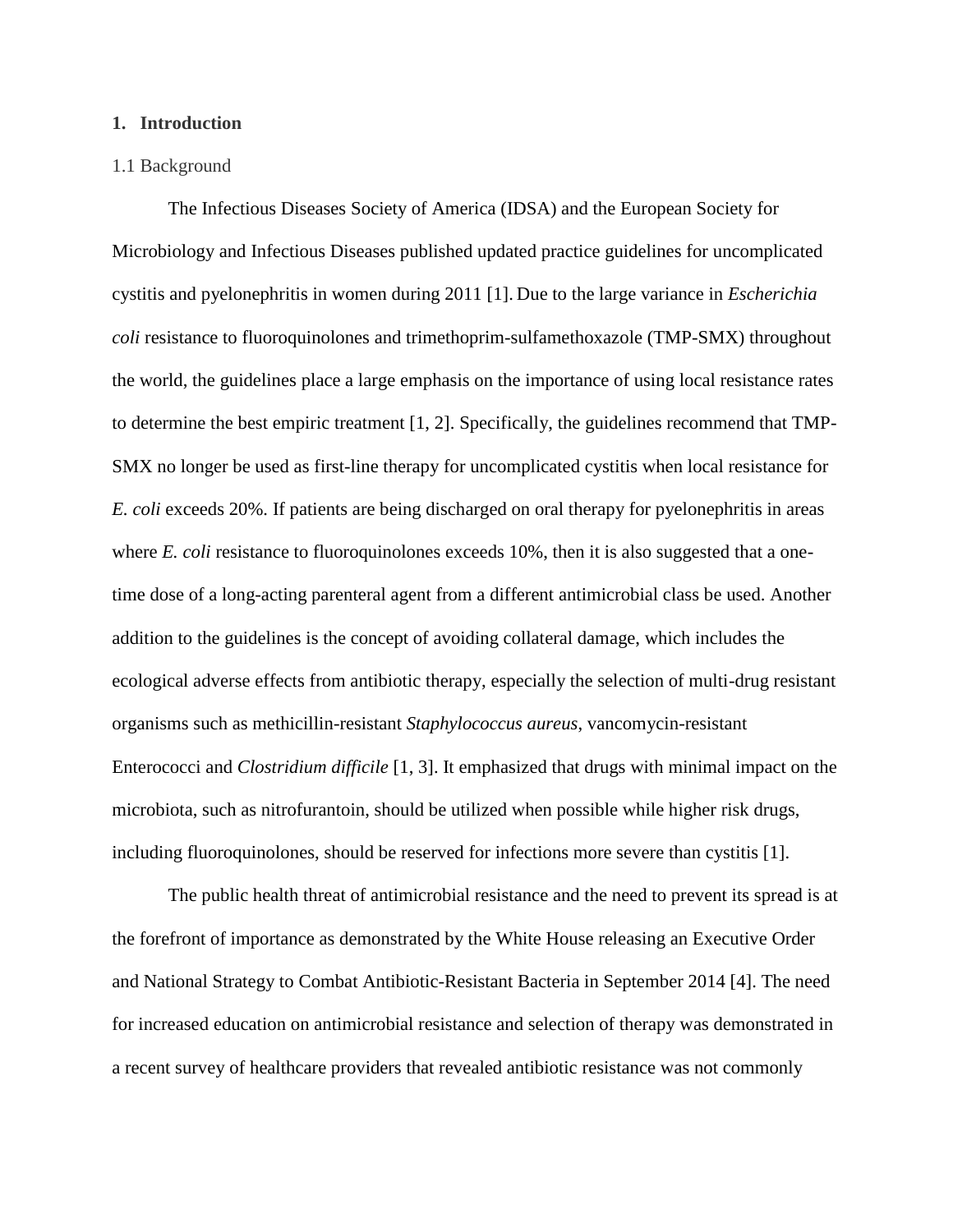considered when prescribing antimicrobials despite the widespread concern for resistance [5]. The definition of antimicrobial stewardship according to guidelines from IDSA and the Society of Healthcare Epidemiology of America is "to optimize clinical outcomes while minimizing unintended consequences of antimicrobial use, including toxicity, the selection of pathogenic organisms (such as *Clostridium difficile*), and the emergence of resistance" [6]. Antimicrobial stewardship programs have successfully demonstrated the ability to safely reduce resistance by emphasizing use of narrow-spectrum antimicrobials, but these efforts have largely focused on inpatient settings despite the majority of prescribing for antibiotics occurring in outpatients. A call to action has been expressed for antimicrobial stewardship in the ED as this clinical setting can impact antibiotic use in both inpatients and outpatients [7]. Literature regarding antimicrobial stewardship in the ED has been minimal, possibly due to the difficulties of implementation in this setting. Some of these challenges include rapid patient turnover, the diverse needs of those destined for either inpatient or outpatient care, a varied mix of providers, and high staff turnover. A few of the inter-professional antimicrobial stewardship processes that have led to positive patient outcomes in the ED include development of ED-specific antibiograms as well as post-prescription culture follow-up [7-9]. The educational intervention in this study was designed to assist prescribers in making the best choice of therapy for uncomplicated UTIs, the infectious disease requiring the most frequent culture review. 1.2 Goals of This Investigation

The purpose of this study was to assess changes in treatment of uncomplicated UTIs following implementation of recommendations derived from applying local antimicrobial resistance patterns to national practice guidelines. It is hypothesized that increasing adherence to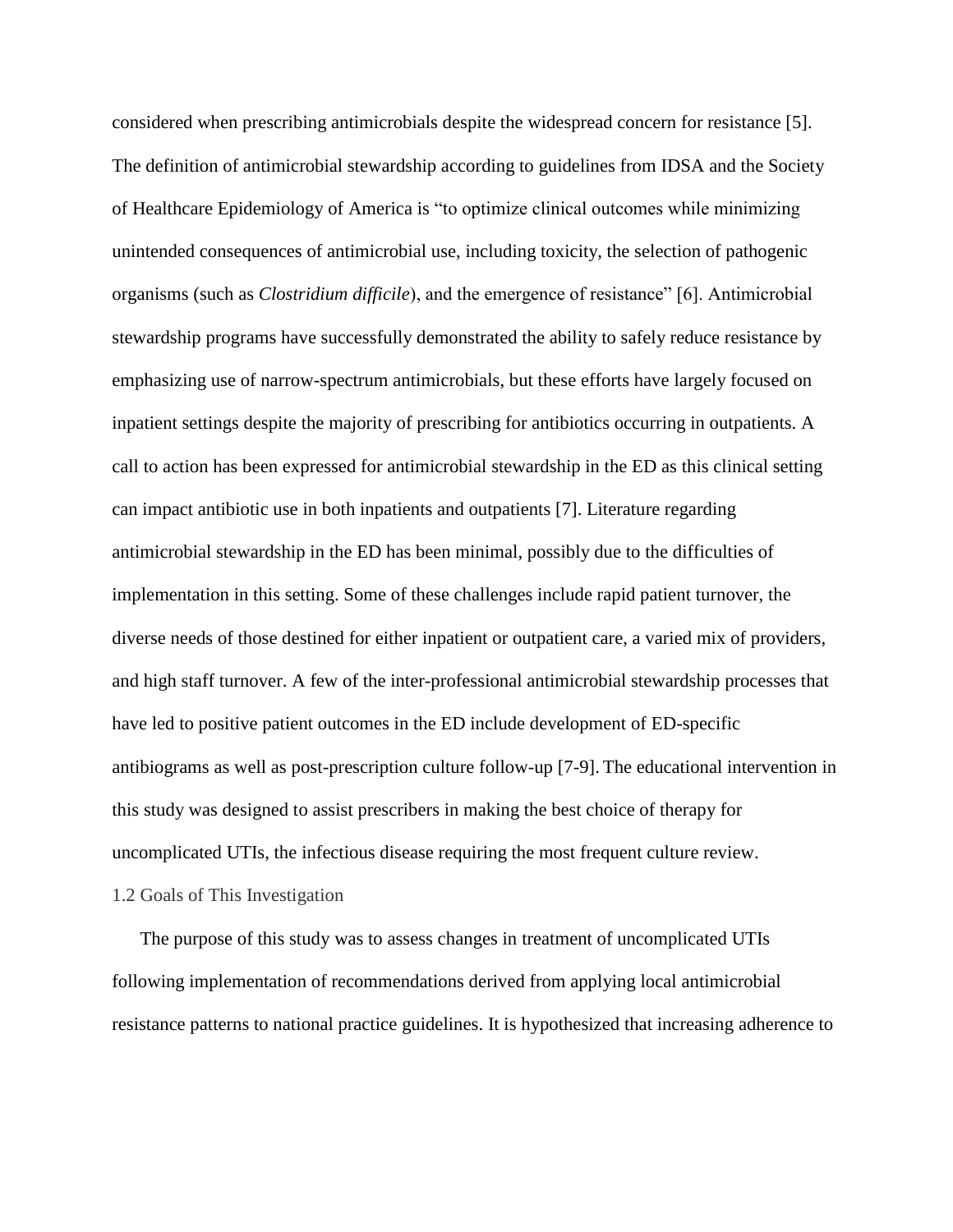the guidelines will result in a higher rate of isolated pathogens being susceptible to the prescribed therapy.

#### 2. **Methods**

#### 2.1 Study Design and Setting

This was a quasi-experimental study comparing two separate time periods before and after an educational intervention in November 2013. It was conducted at a 439-bed tertiary-care teaching center with more than 57,000 ED visits annually and approximately 100 visits per month for the diagnosis of any UTI. The facility has had an antimicrobial stewardship service since 2011, but no previous attempts have been made to implement outpatient interventions. Clinical pharmacists are present in the ED 24 hours each day. They verify patient medication orders during their stay but do not evaluate outpatient prescriptions unless requested. A postprescription review program is in place to follow-up with patients who have positive culture results after discharge. Outcome measures were compared for the months following November 2012 and November 2013. The institutional review board approved the study prior to beginning research and provided a waiver of the requirement for informed consent as the intervention was deemed to be of minimal risk to subjects.

#### 2.2 Selection of Participants

Patients evaluated for a UTI by any ED provider during the specified time periods were eligible for the study. This included exams by resident physicians, mid-level practitioners, and attending physicians. Patients were identified through ED visit reports by diagnosis and were included if they were female, 12-70 years old, discharged home from the ED with an uncomplicated UTI, and received an antibiotic prescription. Exclusion criteria included patients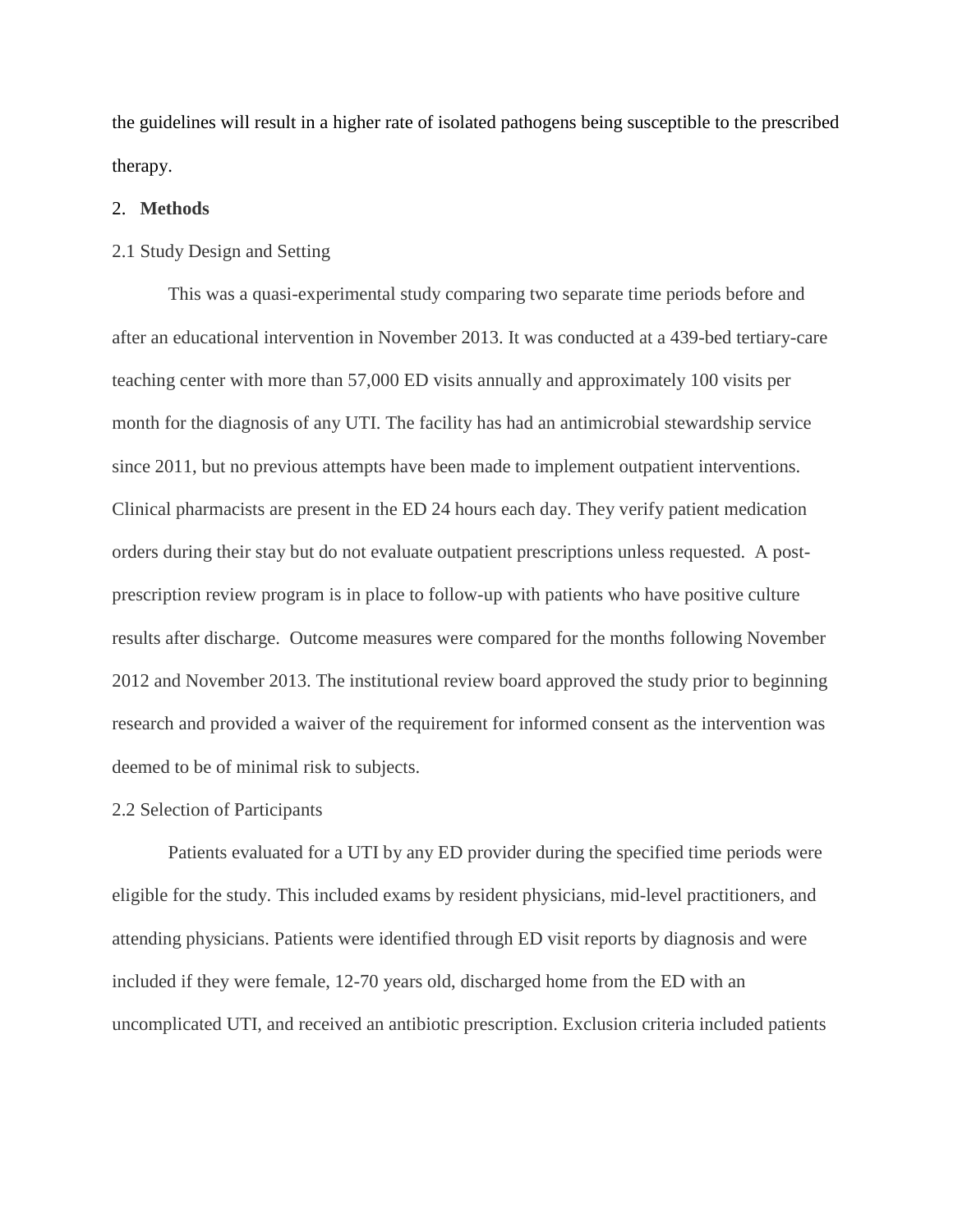who were admitted for inpatient treatment, pregnant, catheterized, or diagnosed with a complicated UTI for any other reason.

#### 2.3 Interventions

With the help of the microbiology laboratory, an ED-specific antibiogram was constructed to determine the rate of *E. coli* resistance to TMP-SMX, ciprofloxacin, nitrofurantoin, and cefazolin locally. For outpatients, the antibiogram revealed susceptibilities for these drugs of 75%, 80%, 99%, and 96% respectively. Based on this and the IDSA guidelines, institution-specific recommendations were developed for the empiric treatment of uncomplicated UTIs in the ED as shown in table 1.

After being endorsed by our local antimicrobial stewardship committee, institutionspecific recommendations were implemented through education by a pharmacist in the ED and to resident physicians during their monthly meeting. In addition, all ED providers were delivered education by email from the medical director of the ED reinforcing the recommendations and their justification. Pharmacists did not actively review outpatient prescriptions during the study. A preliminary audit of empiric prescribing was performed two months into the post-education study period and then feedback on results was provided by email to all ED providers as a reminder of the recommendations. The remaining patient charts were reviewed at the end of the study period.

#### 2.4 Methods and Measurements

All data were extracted systematically from the electronic medical record by one trained investigator using a standardized data collection form with definitions of each variable. Diagnosis of UTI was based on provider documentation and the ICD-9-CM codes assigned to the visit. If the type of UTI was not specified, classification was based on evidence-based definitions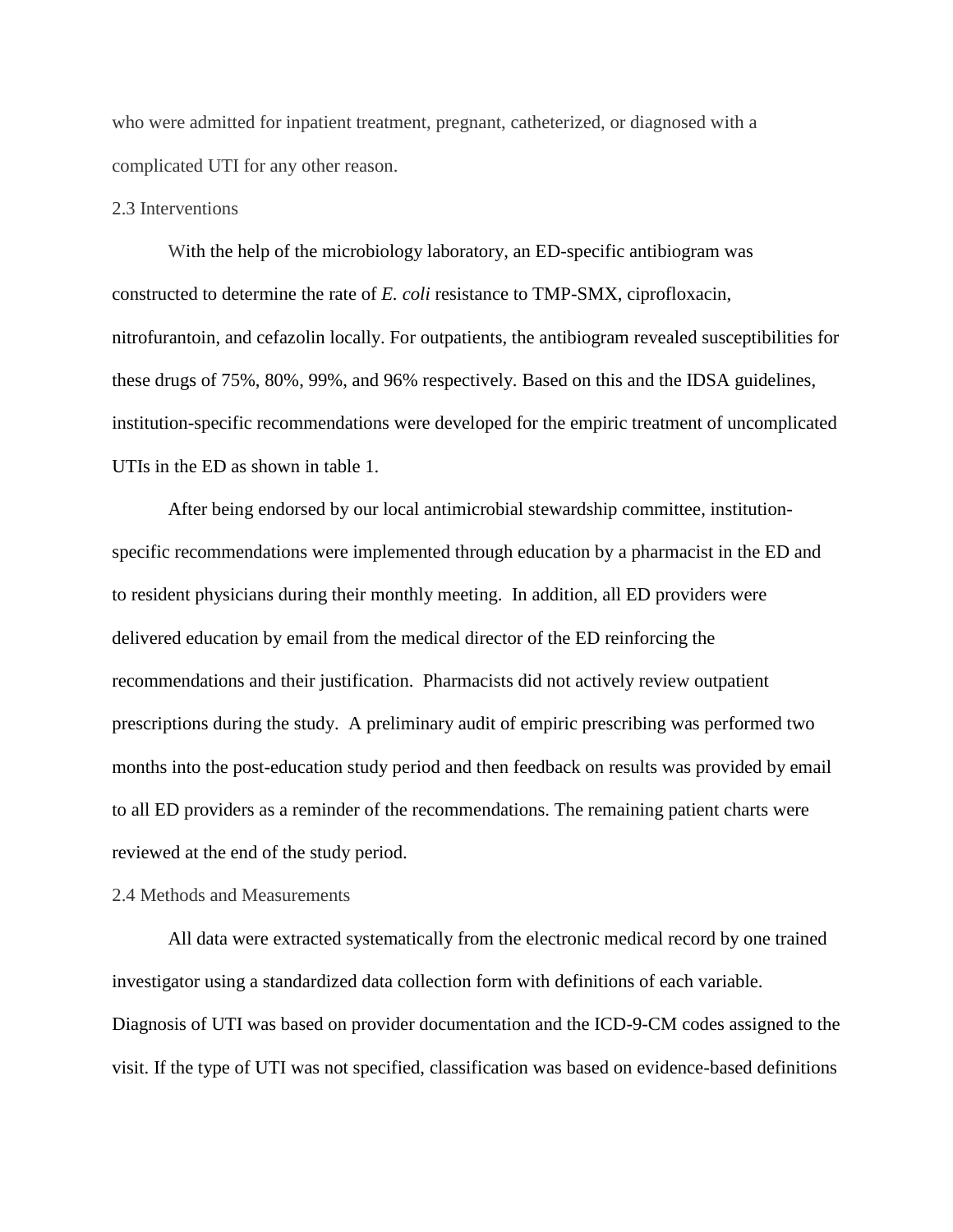[10]. Patients were determined to have cystitis if there was no documentation of flank pain, fever, leukocytosis (WBC  $\geq$ 12,000/ml), or the prescriber recorded that there was no evidence for pyelonephritis. An infection was defined as uncomplicated if it occurred in non-pregnant woman with no known urological abnormalities. If documentation was not clear, the abstractor reviewed the available data with the senior investigator. If there was a discrepancy, then a third investigator was consulted for interpretation. The study team met regularly to review progress. The drug, dose, frequency, duration and use of one-time parenteral injection, if warranted, were assessed according to the recommendations in Table 1. After nitrofurantoin and cephalexin, the use of TMP-SMX was considered appropriate in patients' with a creatinine clearance (CrCl) 15- 60 ml/min and a beta-lactam allergy. The fluoroquinolones, ciprofloxacin and levofloxacin, were appropriate in those with CrCl less than 60ml/min and a contraindication to both a betalactam and sulfa drug. These fluoroquinolones, TMP-SMX, or cephalosporins were considered appropriate therapy in pyelonephritis in that order. Isolated pathogen susceptibilities were compared to empiric therapy, and reevaluation for a UTI in the ED or hospital admission within 30 days was assessed to determine treatment failure.

#### 2.5 Outcomes

The primary outcome of this study was to assess adherence to recommendations for the treatment of uncomplicated UTIs based on local resistance rates. Secondary outcomes included the agreement between empiric antibiotics prescribed and isolated pathogen susceptibilities, and reevaluation in the ED or hospital admission for a UTI within 30 days.

#### 2.6 Analysis

Primary and secondary outcomes were analyzed statistically according to data type. Nominal data was assessed with Chi-square tests using GraphPad Prism version 5.00 for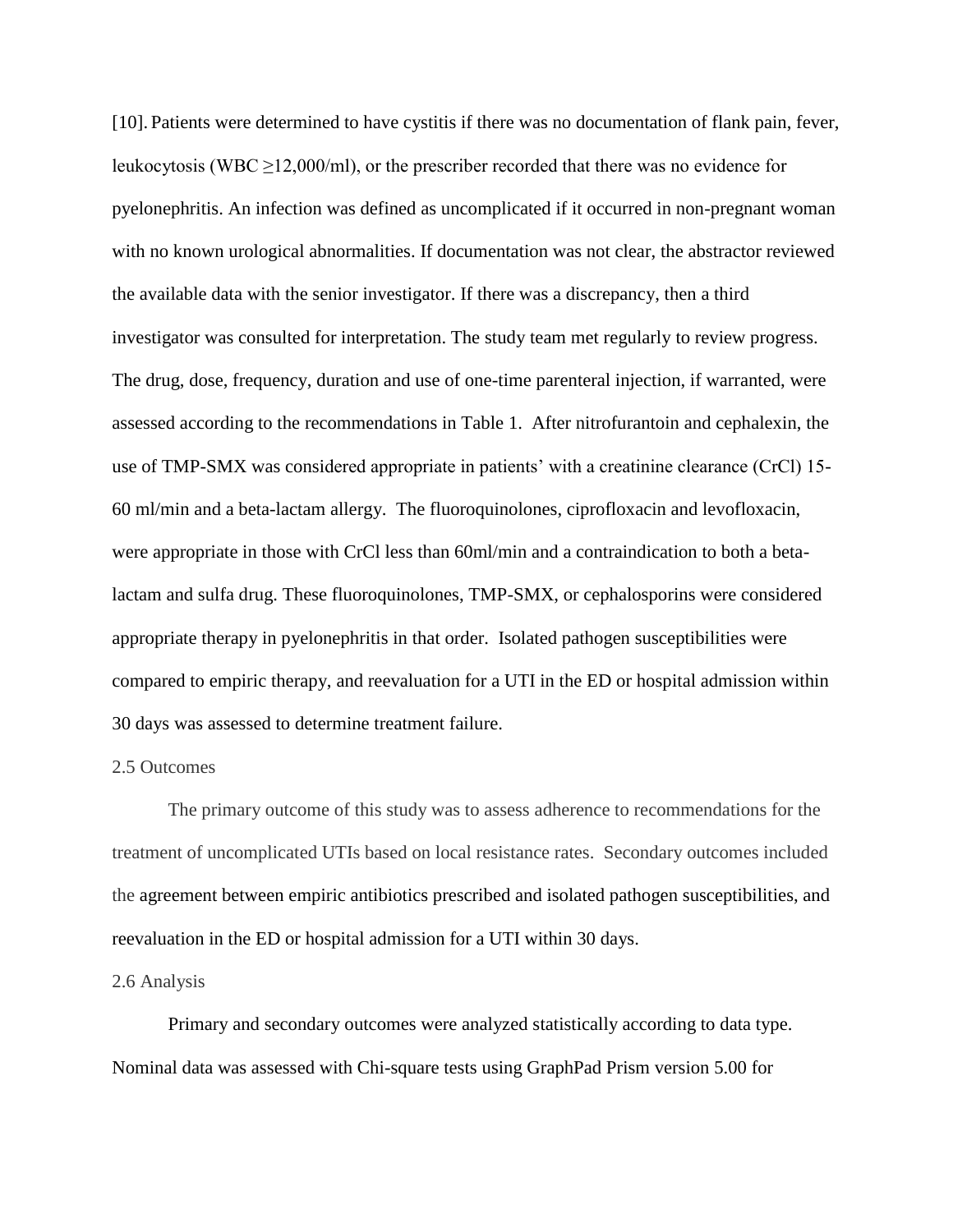Windows (GraphPad Software, San Diego California USA [www.Graphpad.com\)](http://www.graphpad.com/). Continuous data was analyzed with a Student's t-test performed utilizing Microsoft Excel 2010 (Microsoft, Redmond Washington USA). For the primary outcome, a sample size of 343 patients was determined necessary to detect a 15% difference with an 80% power. A p-value of 0.05 was considered statistically significant.

#### **3. Results**

#### 3.1 Characteristics of Study Subjects

The flowchart of patients evaluated in the study is shown in Figure 1. The most common diagnosis code was for "Nonspecific UTI." Upon review, 255 patients were classified as having cystitis and 95 with pyelonephritis. There were no meaningful differences in the demographics of patients before and after education. Baseline characteristics are shown in Table 2. *E. coli* was the most common pathogen in positive urine cultures for both pre-and post-education patients with cystitis (73% and 71%, P=0.75), and pyelonephritis (75% and 58%, P=0.23), respectively.

#### 3.2 Main Results

Antibiotics prescribed at discharge changed significantly following education (table 3). Before the intervention, the choice of empiric therapy was consistent with recommendations 44.8% of the time compared to 83% after (difference 38.2%, 95% CI 33% to 43%; P<0.001). This change was driven by significant decreases in TMP-SMX and fluoroquinolone use for cystitis balanced with increases in prescribing of nitrofurantoin for cystitis and fluoroquinolones for pyelonephritis. Overall prescribing according to institution-specific recommendations for the treatment of UTIs in regard to antibiotic choice, dose, frequency, duration, and a 1-time parenteral antibiotic dose for pyelonephritis pre- and post-education increased from 2.3% to 20% (difference 17.7%, 95% CI 14% to 22%; P<0.001) (table 4). The lowest rate of adherence to recommendations was in duration of therapy which changed from 16 % to 25.5 % (difference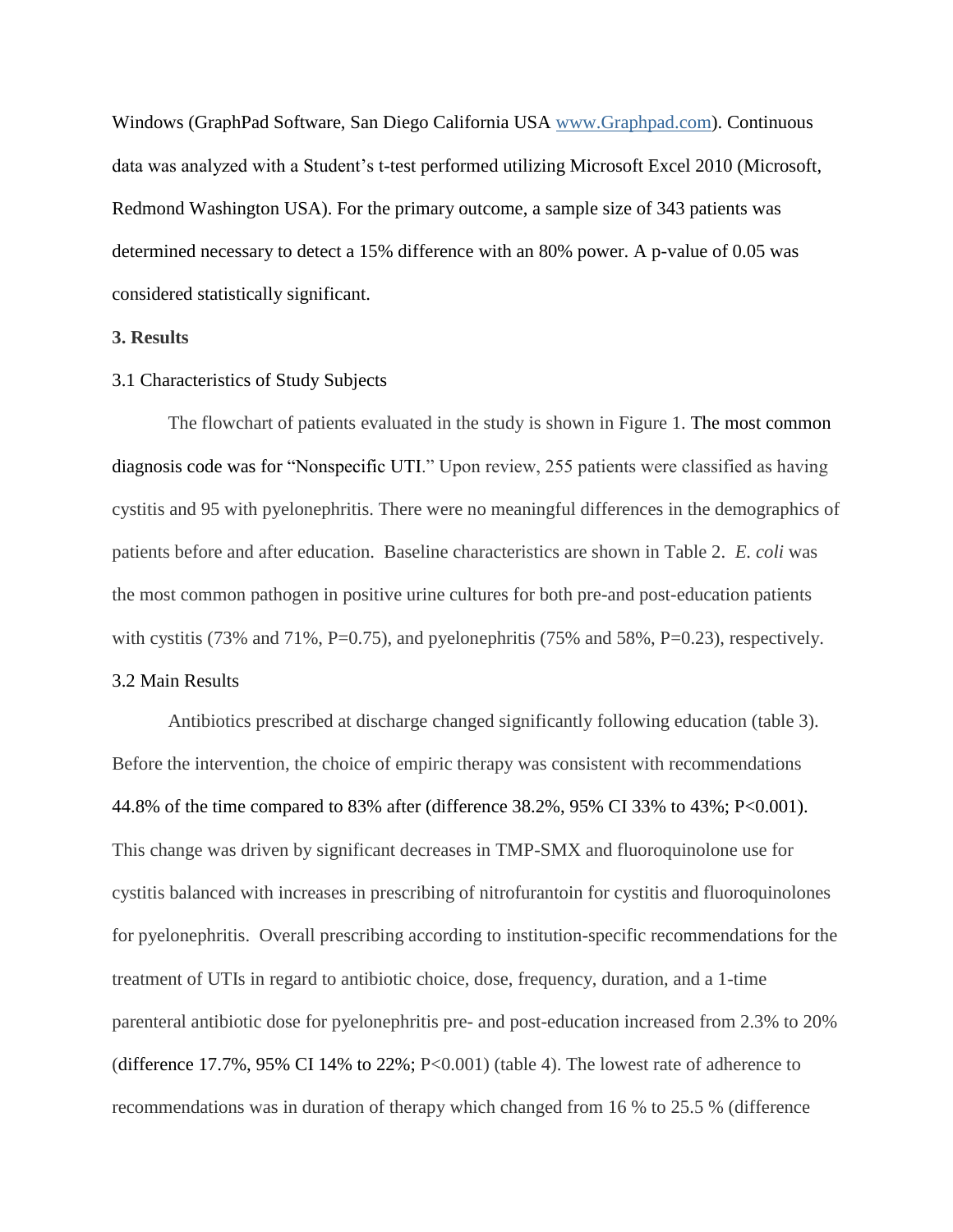9.5%, 95% CI 6% to 13%; P=0.029) and administration of a long-acting parenteral agent for pyelonephritis different from the treatment at discharge. There was no further change in prescribing observed after feedback was delivered via e-mail to providers following the initial audit of empiric treatment halfway through the prospective study period.

When a urine culture was performed, the prescribed antibiotic was susceptible to the isolated pathogen more often in cystitis following education (74% vs. 89%, P=0.05), but not in pyelonephritis patients (90% vs. 76%, P=0.23). The rate of patients seeking follow-up care for a UTI at the institution within 30 days was unchanged at 4.6% compared to 7.4% ( $P=0.27$ ).

#### **4. Discussion**

We observed that the prescribing habits for treatment of uncomplicated UTIs changed to utilize narrower-spectrum antibiotics after implementation of antimicrobial stewardship recommendations in the ED. This is noteworthy because national guidelines were tied to local resistance rates and providers adjusted empiric prescribing accordingly following education. Since hospital pharmacists do not normally view the prescriptions patients are being discharged home on, and community pharmacists do not have access to the medical record, no other intervention was performed during the study period unless a provider asked for assistance. Our results demonstrated the largest differences before and after education in treatment for patients with cystitis, which is a very common diagnosis in emergency department patients being discharged home. Although we were able to show significant improvements in appropriate antibiotic choice, the results indicate further work can be done to optimize treatment.

Recently, outcomes have been published from another center replicating our improvement in guideline adherence for the treatment of uncomplicated UTIs, in their case through the utilization of an electronic order set. That intervention resulted in a 38% increase in adherence to guidelines, primarily from a reduction similar to ours in use of fluoroquinolones for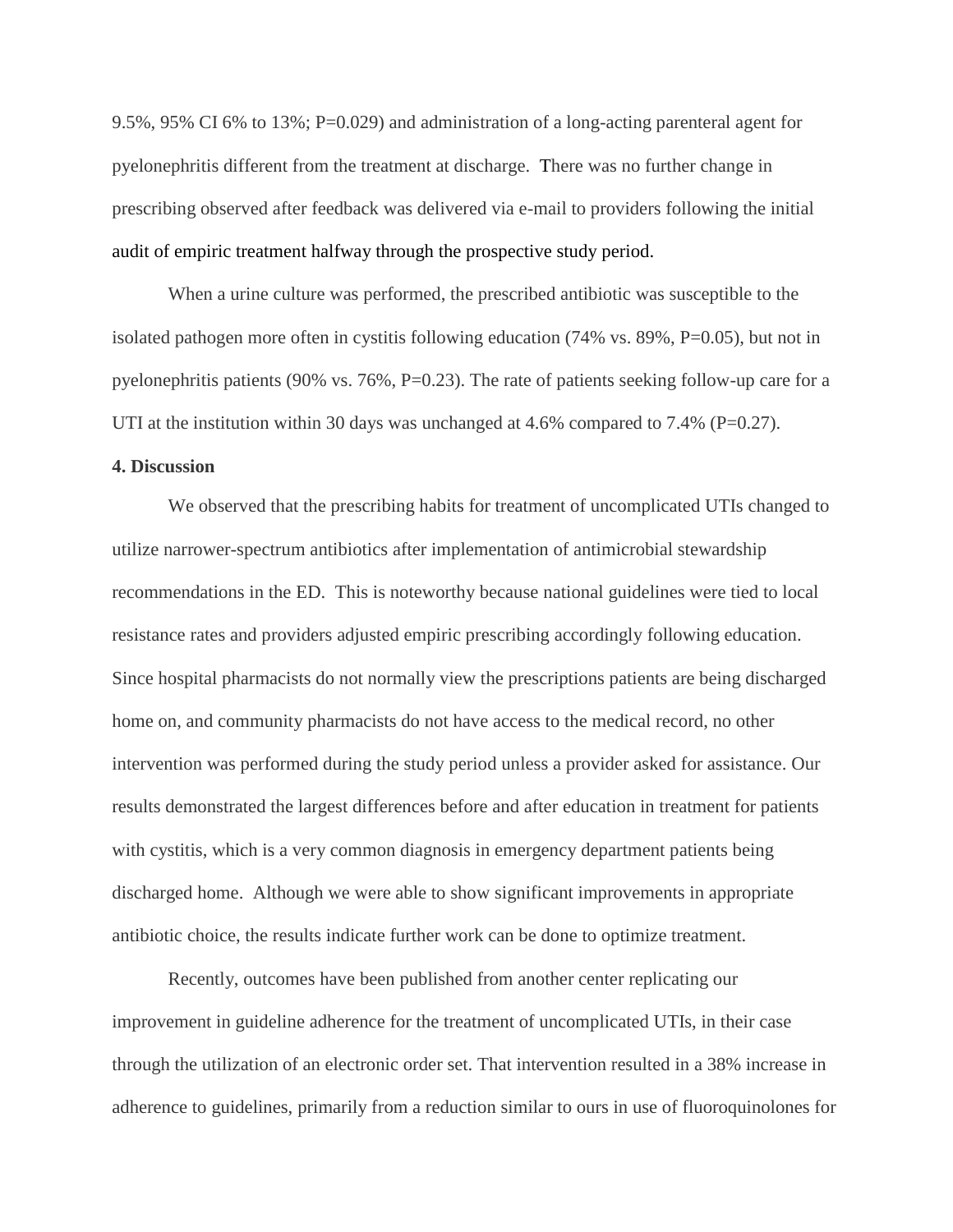cystitis. In that study, unnecessary antibiotic days were decreased from 250 to 52 per 200 patients [11]. Although our education improved the days of therapy prescribed to be more consistent with guidelines, recommendations for treatment duration were only followed a minority of the time. This may have been because our education focused primarily on attributing rising resistance rates to empiric antibiotic selection as opposed to prolonged duration of therapy. This leads us to believe that future studies intending to improve antibiotic use should also incorporate utilization of order sets, custom-built with recommended agents based on local resistance and durations of therapy. At our institution, order sets have been difficult to implement during a time of transition between paper and electronic prescriptions so treatment recommendations were distributed through verbal education with paper handouts provided and email. Although order sets were not included in this study, they will be considered for antimicrobial stewardship efforts in the future based on the success of this baseline study.

One of the alarming findings from our experience was that patients labeled as having pyelonephritis were being prescribed nitrofurantoin at discharge both before and after education. This is concerning because nitrofurantoin does not achieve adequate concentrations in the kidney tissue and is not appropriate to treat a potentially systemic infection. Although the retrospective nature of this analysis could have misclassified the infection, it is a point that necessitates further education to providers for the sake of patient safety. We have continued the practice of educating ED providers on UTI treatment recommendations upon the annual arrival of new medical residents.

The most commonly described antimicrobial stewardship intervention in the ED is postprescription culture review, and there have previously been improvements in readmission rates for patients with this follow-up. One way pharmacists have assisted with these review programs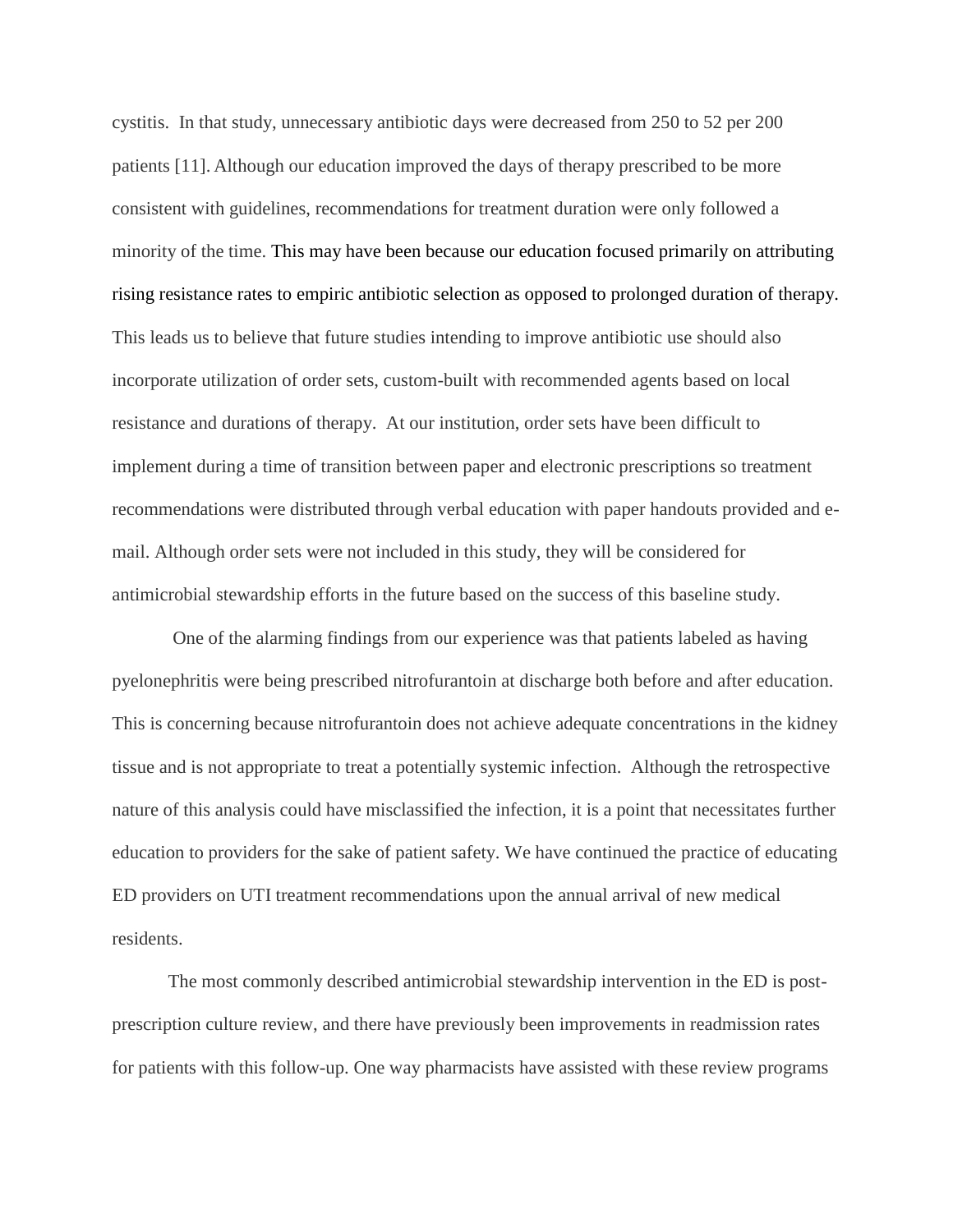is to ensure that patients with positive test results are being treated appropriately after they have left the ED [9, 12, and 13]. Our intervention was intended to improve prescribing before the patient was discharged from the ED; subsequently leading to less follow-up that would be needed later. In our experience, there was a clinically relevant improvement in the number of times the isolated pathogen was susceptible to the prescribed antibiotic. We did not specifically evaluate the number of minutes spent on post-prescription review in this study but felt there was a meaningful decrease in the amount of follow-up needed for uncomplicated UTIs after the intervention because the therapy chosen was active against the isolated pathogen more often. This is especially important in an era of emphasis on cost-effective healthcare and limited reimbursement for treatment failures. Our findings did not show a difference in the number of reevaluations within 30-days between the two groups. This is most likely due to the fact that even in the pre-education group, culture follow-up was being performed and patients were contacted immediately if the organism was resistant to empiric treatment. They were then changed to appropriate treatment based on the urine culture and susceptibility report. In the meantime, even cystitis with organisms resistant to the prescribed therapy can sometimes be alleviated due to the high concentrations of most antibiotics in the urine. This would potentially limit the return of patients, even though it is not a reliable way to practice.

#### **5. Limitations**

This was a single center observational experience without randomization. Recommendations were based on resistance rates that will differ in other geographic areas which limits external validity. Our study spanned four to five months, one year apart, and this is not long enough to determine whether cumulative resistance rates would change over time based on the improved adherence to guidelines. Only uncomplicated UTIs were analyzed for this study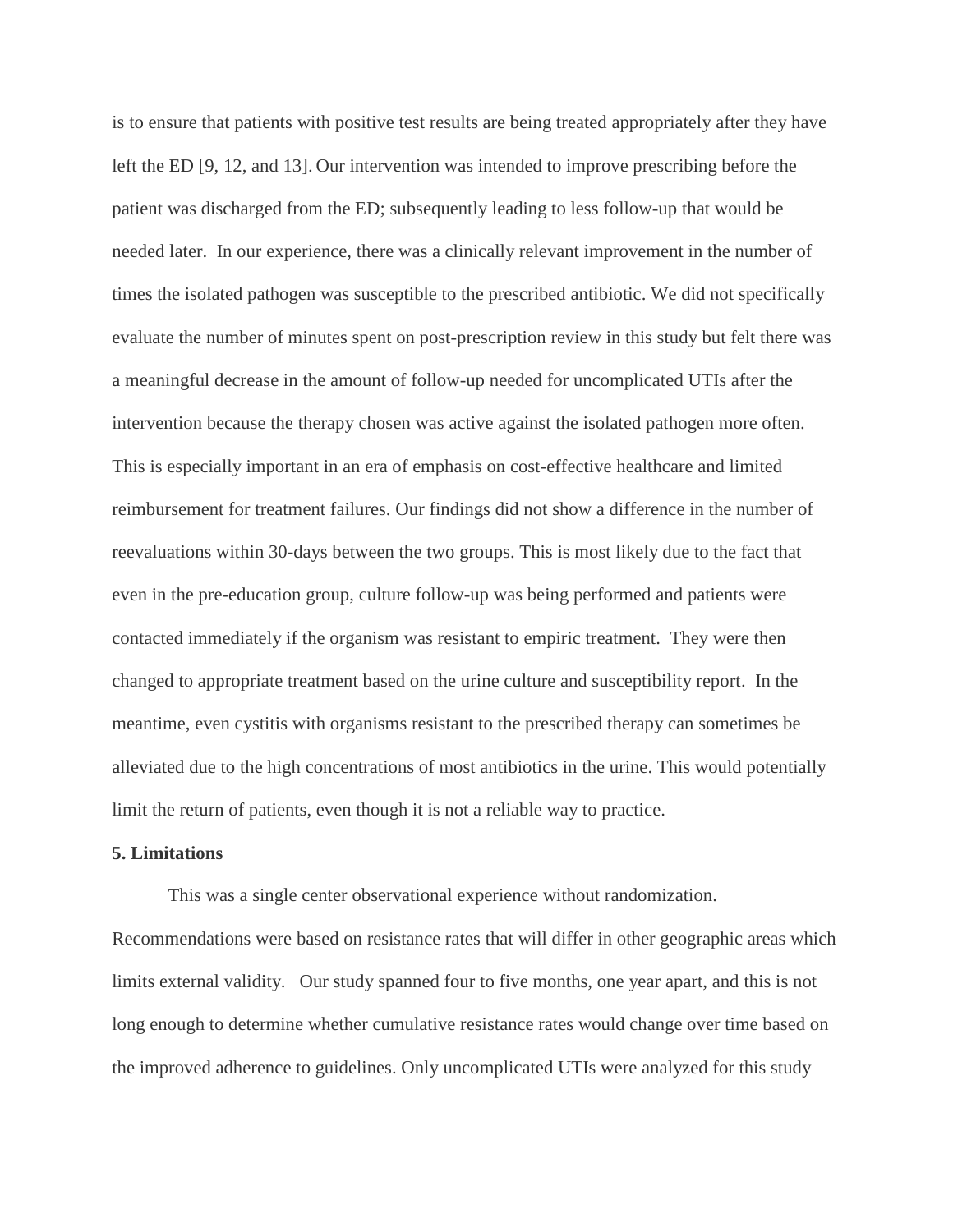and the number of patients with a diagnosis of pyelonephritis was small, especially in the posteducation group, further limiting the applicability of results. The low number of pyelonephritis cases in both groups may have been due to the definition chosen, as few patients had a fever recorded. The majority of coding was for "non-specific UTIs", and therefore, classification was based on chart documentation. Despite patients being enrolled prospectively in the second half of the study, all the charts were analyzed retrospectively and the authors had to apply definitions for pyelonephritis and cystitis themselves. The abstractor was not blinded to study group because of the nature of a before and after trial design. This leaves open the possibility that some patients may have been misclassified, even though every effort was made to accurately assess these patients without bias. Additionally, the report generated to identify patients evaluated for UTIs in the ED changed slightly from the pre- to post-education group. The pre-education report was able to identify all ICD-9 codes during the visit while the post-education report only identified patients by the primary diagnosis. This could have contributed to the discrepancy in the number of patients with pyelonephritis between the groups, although it seems unlikely that many patients would be discharged with pyelonephritis as a secondary diagnosis in our experience. Finally, there remains the possibility that patients initially evaluated in the ED could have sought followup care for their UTI at another site. This would lower our estimation of treatment failures both before and after the intervention. Furthermore, the study was powered to show a difference in treatment of 15%, but not reevaluation rates of 5%, so a larger trial would need to be conducted to detect if any difference existed in that outcome.

#### **6. Conclusion**

In summary, outpatient prescribing in the ED changed significantly after implementation of treatment recommendations for uncomplicated UTIs based on local resistance patterns and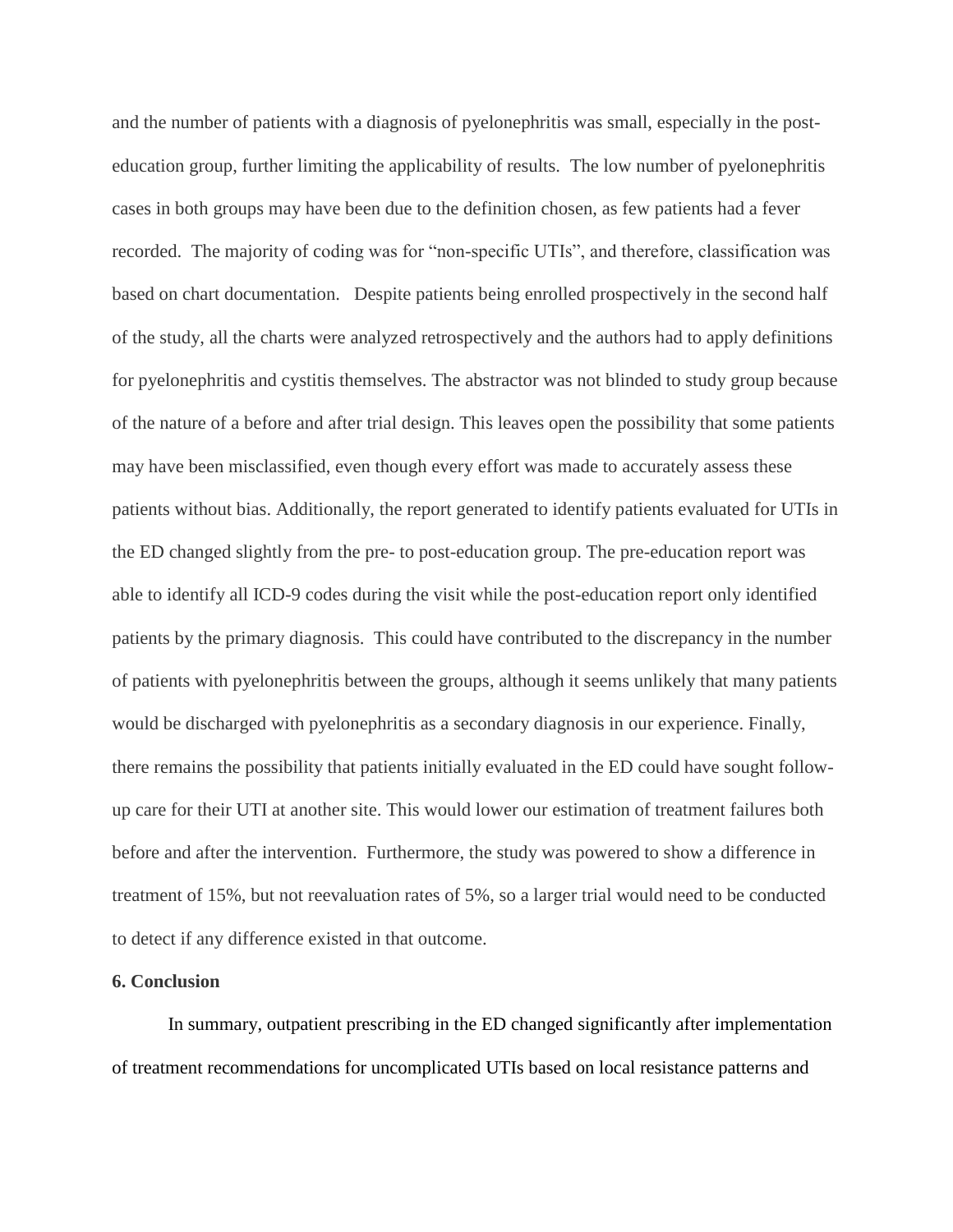national practice guidelines. This resulted in achieving a goal of antimicrobial stewardship by decreasing use of broad spectrum agents for cystitis, specifically fluoroquinolones, and reserving them for more severe infections. Subsequently, there was an increase in isolated pathogens being susceptible to empiric therapy for cystitis following education. Additional studies of antimicrobial stewardship in the emergency department are needed to determine the impact interventions have on long-term resistance patterns, time required for post-prescription follow-up and patient outcomes. In the future, we advise implementing order sets focusing on recommended treatments including durations of therapy for urinary tract infections and appropriate use of one-time doses for long-acting parenteral agents prior to discharge with pyelonephritis.

#### **Acknowledgments**

The authors acknowledge the assistance of McKenzie Ferguson, Pharm.D., BCPS in study design and statistical analysis.

#### **References**

[1] Gupta K, Hooton TM, Naber KG, et al. International clinical practice guidelines for the treatment of acute uncomplicated cystitis and pyelonephritis in women: A 2010 update by the Infectious Diseases Society of America and the European Society for Microbiology and Infectious Diseases. Clin Infect Dis. 2011;52:e103-20.

[2] Moffett SE, Frazee BW, Stein JC, et al. Antimicrobial resistance in uncomplicated urinary tract infections in 3 California EDs. Am J Emerg Med. 2012;30:942-9.

[3] Paterson DL. "Collateral damage" from cephalosporin or quinolone antibiotic therapy. Clin Infect Dis. 2004;38 Suppl 4:S341-5.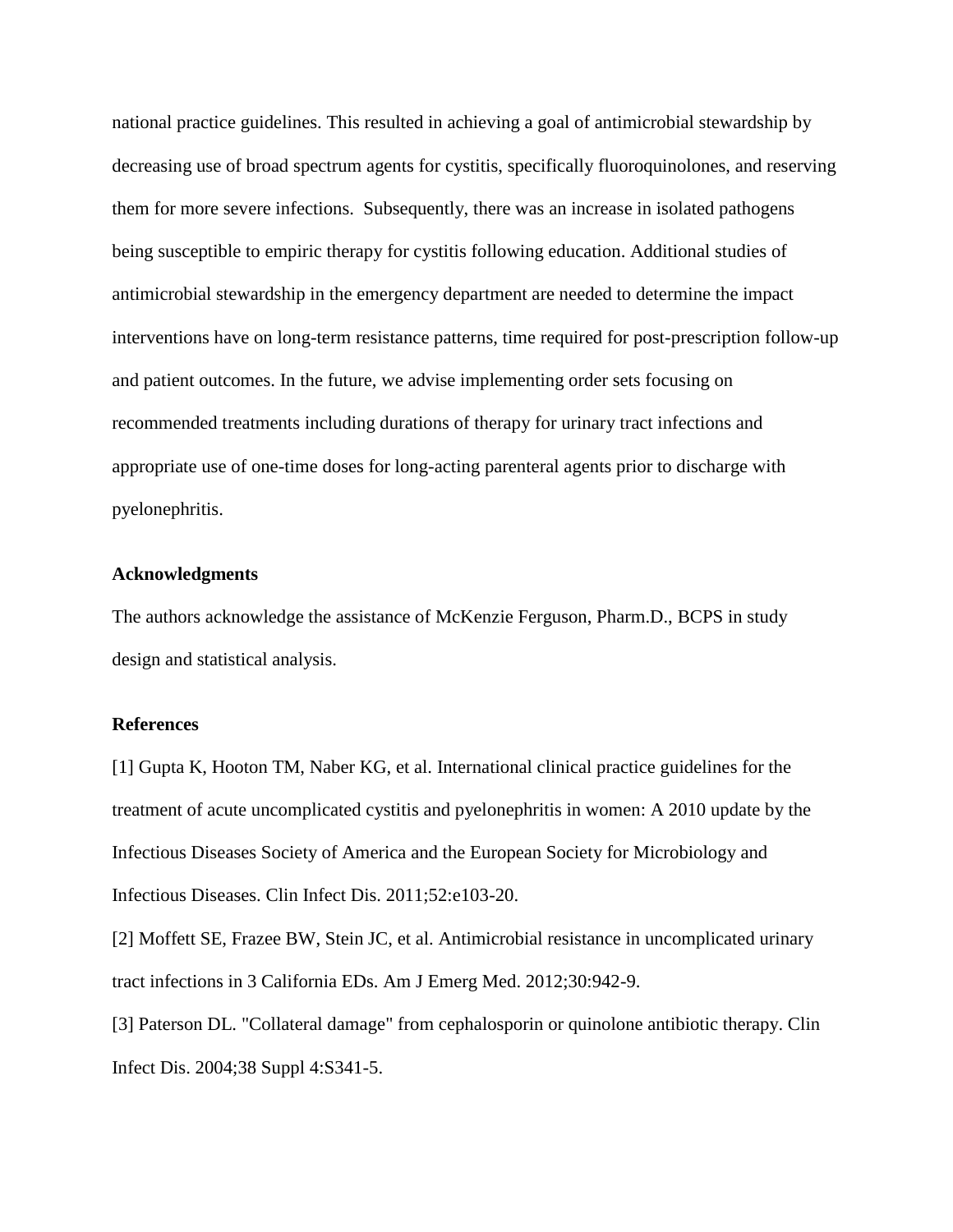# [4] NATIONAL STRATEGY FOR COMBATING ANTIBIOTIC - RESISTANT BACTERIA. In: Order TWH-E, editor.

http://www.whitehouse.gov/sites/default/files/docs/carb\_national\_strategy.pdf2014. p. 1-33.

[5] Sanchez GV, Roberts RM, Albert AP, Johnson DD, Hicks LA. Effects of knowledge, attitudes, and practices of primary care providers on antibiotic selection, United States. Emerg Infect Dis. 2014;20:2041-7.

[6] Dellit TH, Owens RC, McGowan JE, et al. Infectious Diseases Society of America and the Society for Healthcare Epidemiology of America guidelines for developing an institutional program to enhance antimicrobial stewardship. Clin Infect Dis. 2007;44:159-77.

[7] May L, Cosgrove S, L'Archeveque M, et al. A call to action for antimicrobial stewardship in the emergency department: approaches and strategies. Ann Emerg Med. 2013;62:69-77.e2.

[8] Davis LC, Covey RB, Weston JS, Hu BBY, Laine GA. Pharmacist-Driven Antimicrobial Optimization in the Emergency Department. Journal of Health-System Pharmacy Residents. 2013;1:1-9.

[9] Randolph TC, Parker A, Meyer L, Zeina R. Effect of a pharmacist-managed culture review process on antimicrobial therapy in an emergency department. Am J Health Syst Pharm. 2011;68:916-9.

[10] Rubin RH, Shapiro ED, Andriole VT, Davis RJ, Stamm WE.Evaluation of new antiinfective drugs for the treatment of urinary tract infection. Infectious Diseases Society of America and the Food and Drug Administration. Clin Infect Dis. 1992;15 Suppl 1:S216-27. [11] Hecker MT, Fox CJ, Son AH, et al. Effect of a stewardship intervention on adherence to uncomplicated cystitis and pyelonephritis guidelines in an emergency department setting. PLoS One. 2014;9:e87899.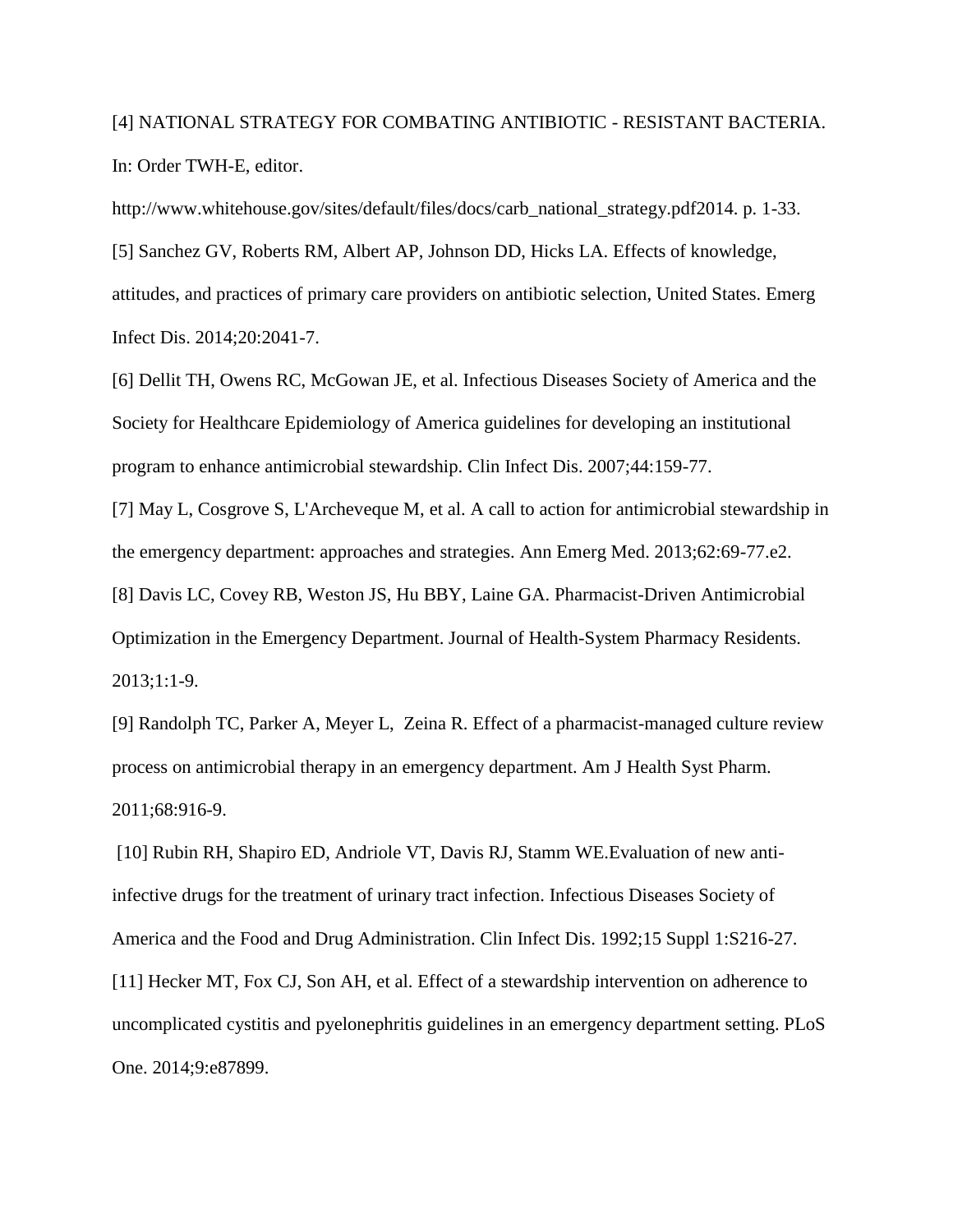[12] Baker SN, Acquisto NM, Ashley ED,Fairbanks RJ, Beamish SE, Haas CE. Pharmacistmanaged antimicrobial stewardship program for patients discharged from the emergency department. J Pharm Pract. 2012;25:190-4.

[13] Acquisto NM, Baker SN. Antimicrobial stewardship in the emergency department. J Pharm Pract. 2011;24:196-202.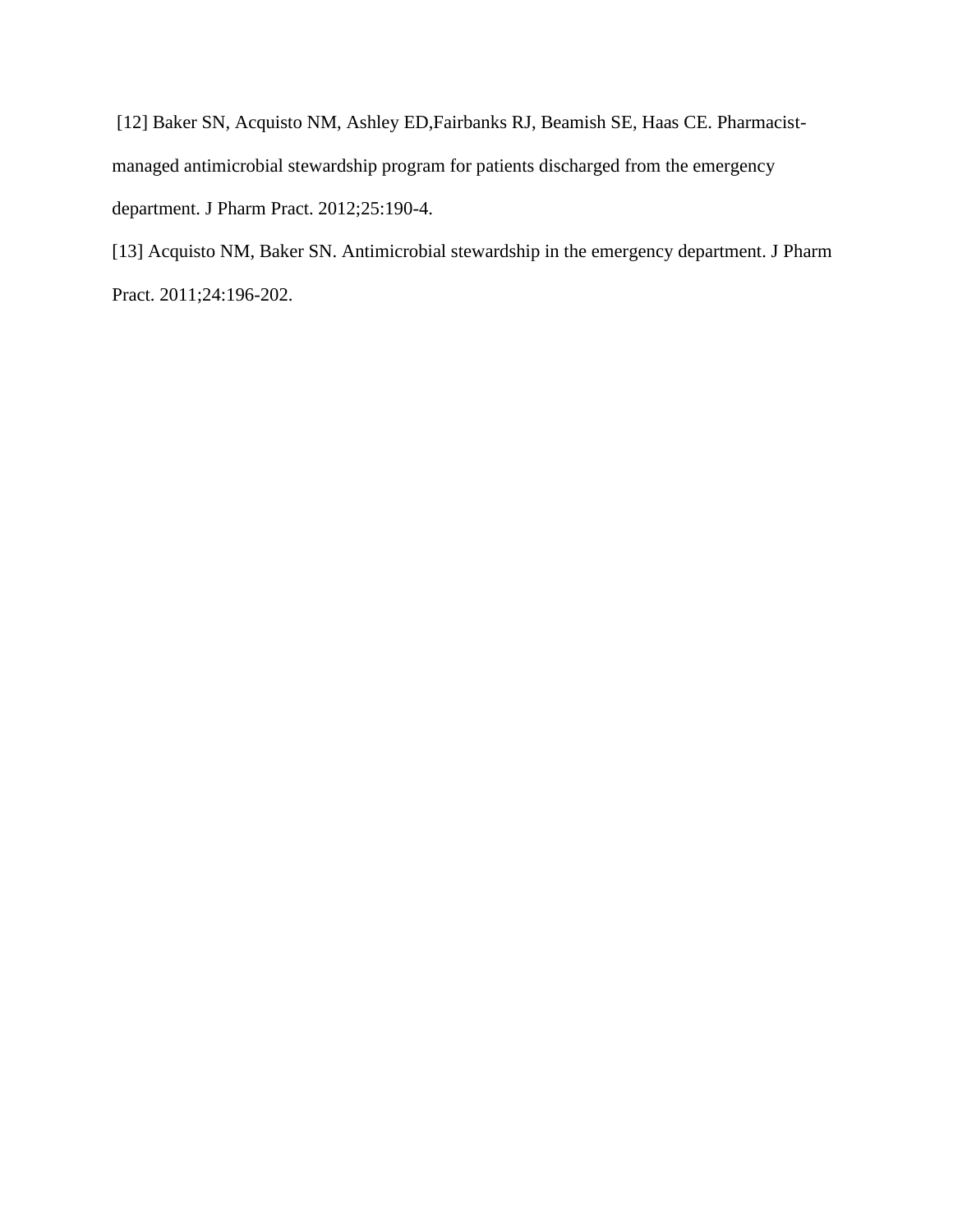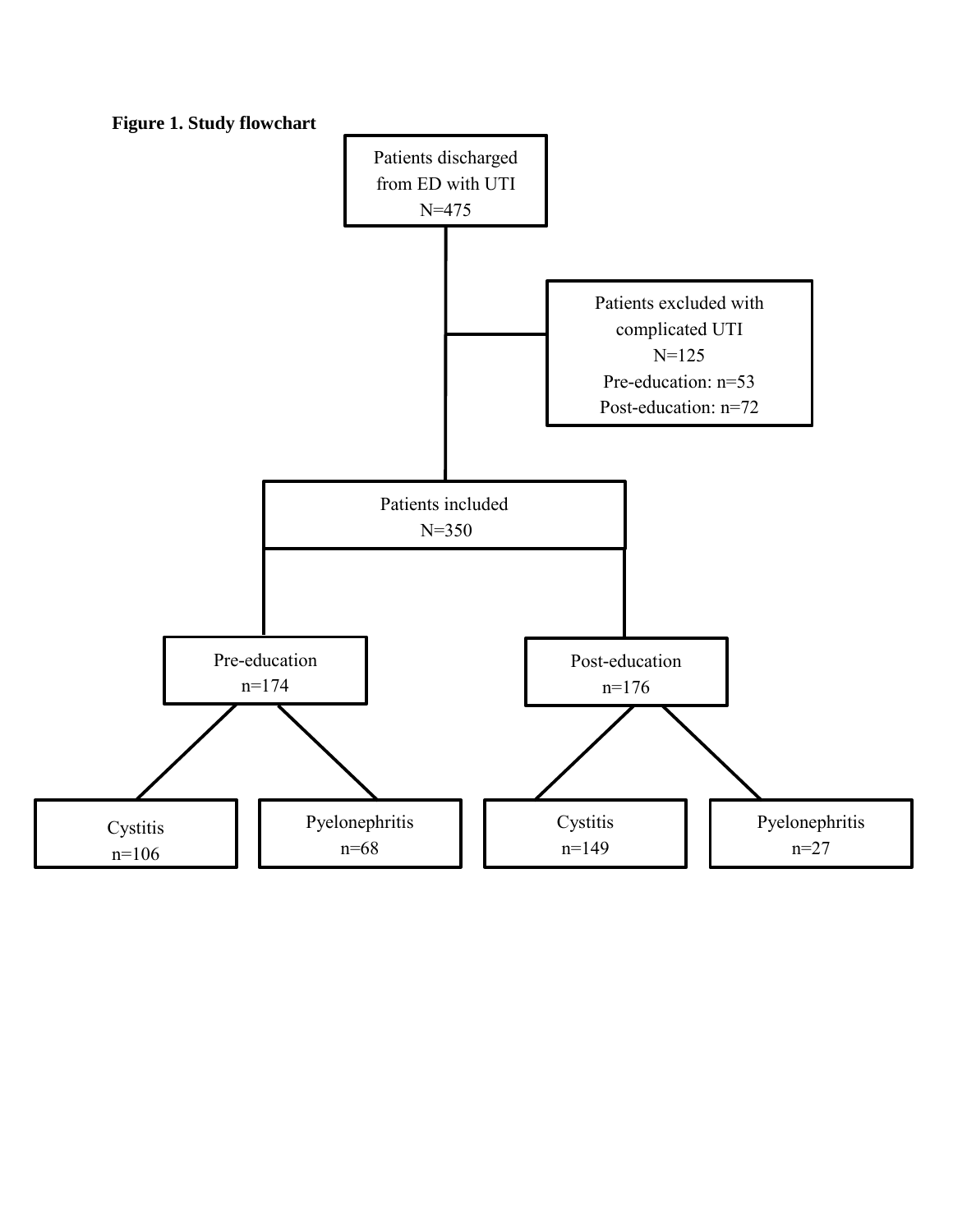## **Table 1. Empiric treatment recommendations for acute uncomplicated urinary tract infections**

## **Cystitis**

- $\bullet$  1<sup>st</sup> choices
	- o Nitrofurantoin monohydrate/macrocrystals 100 mg every 12 hours for 5 days • Only for patients with  $CrCl > 60$  ml/min
		- -OR-
	- o Cephalexin 500 mg every 12 hours for 7 days
- $\bullet$  2<sup>nd</sup> choice
	- o Trimethoprim-sulfamethoxazole 160/800 mg every 12 hours for 3 days
		- Appropriate in patients with CrCl  $\langle 60 \text{ ml/min} \rangle$  and a beta-lactam allergy
- $\bullet$  3<sup>rd</sup> choice
	- o Ciprofloxacin 250 mg every 12 hours or levofloxacin 250 mg daily for 3 days
		- Appropriate in patients with CrCl <60 ml/min plus a beta-lactam and sulfa allergy

# **Pyelonephritis**

- A urine culture and susceptibility should always be performed
- Give 1 dose of a long acting parenteral agent in the ED
	- o Ceftriaxone 1 g, gentamicin or tobramycin 5 mg/kg (Pharmacy to dose)
- Oral prescription for discharge
	- $\circ$  1<sup>st</sup> choice
		- Ciprofloxacin 500 mg every 12 hours for 7 days or levofloxacin 750 mg daily for 5 days
		- $\circ$  2<sup>nd</sup> choice
			- Trimethoprim-sulfamethoxazole 160/800 mg every 12 hours for 14 days
		- $\circ$  3<sup>rd</sup> choice
			- Cephalexin 500 mg every 6 hours for 14 days

Note: Doses are for patients with normal renal function. Adjustment of therapy may be required for patients with kidney disease. CrCl = Creatinine clearance,  $ED =$  Emergency department.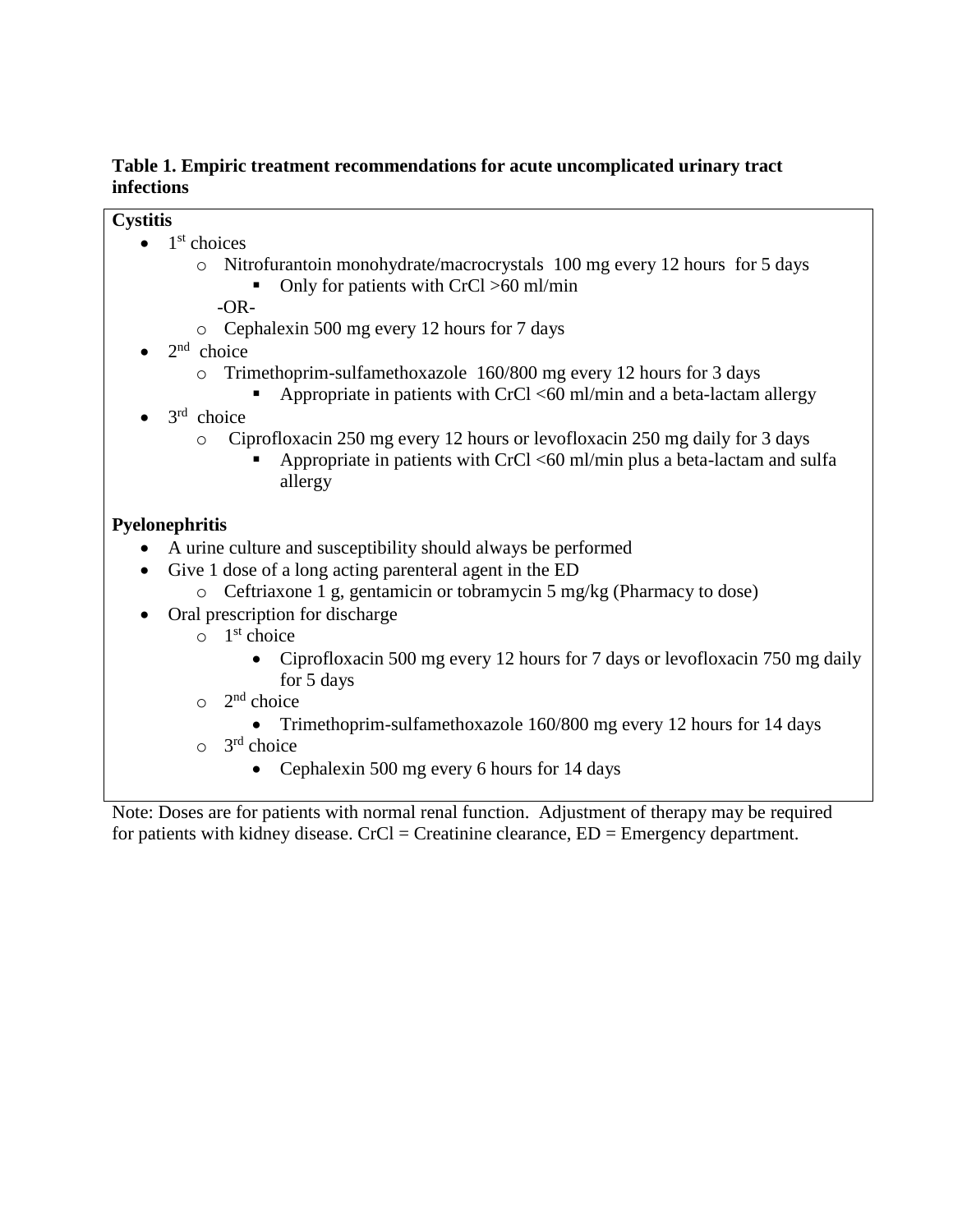|                                     | <b>Cystitis</b> |            |          | <b>Pyelonephritis</b> |             |          |
|-------------------------------------|-----------------|------------|----------|-----------------------|-------------|----------|
|                                     | Pre-            | Post-      |          | Pre-                  | Post-       |          |
|                                     | Education       | Education  | P-value  | Education             | Education   | P-value  |
| <b>Characteristic</b>               | $n=106$         | $n=149$    |          | $n=68$                | $n=27$      |          |
| Mean age,<br>years                  | 31.8(12.5)      | 29.5(11.5) | 0.14     | 34.4 (13.9)           | 32.1(13)    | 0.47     |
| Mean WBC,<br>k/mL                   | 9.5(4.5)        | 8.9(2.7)   | 0.44     | 10.7(5.2)             | 12.3(3.7)   | 0.19     |
| Mean<br>temperature,<br>$^{\circ}C$ | 36.7(0.4)       | 36.8(0.4)  | 0.48     | 36.9(0.6)             | 36.9(0.5)   | 0.84     |
| Mean SCr                            | 0.80(0.2)       | 0.84(0.1)  | 0.15     | 0.83(0.2)             | 0.80(0.1)   | 0.57     |
| Mean CrCl                           | 88.5 (12.7)     | 98 (26.2)  | 0.04     | 87.2 (17.3)           | 99.3 (25.7) | 0.03     |
| Urine culture<br>performed $(\%)$   | 58 (54.7)       | 103(69.1)  | $0.02^*$ | 54 (79.4)             | 22(81.5)    | $0.82^*$ |
| Mean days of<br>treatment           | 7(2.8)          | 7.2(2.2)   | 0.46     | 7.9(2.9)              | 8.4(2.8)    | 0.43     |

**Table 2. Patient characteristics** 

All values are number  $(\pm SD)$  unless specified. All p-values by Student's t-test unless noted.  ${}^{\ddagger}$ Chisquare test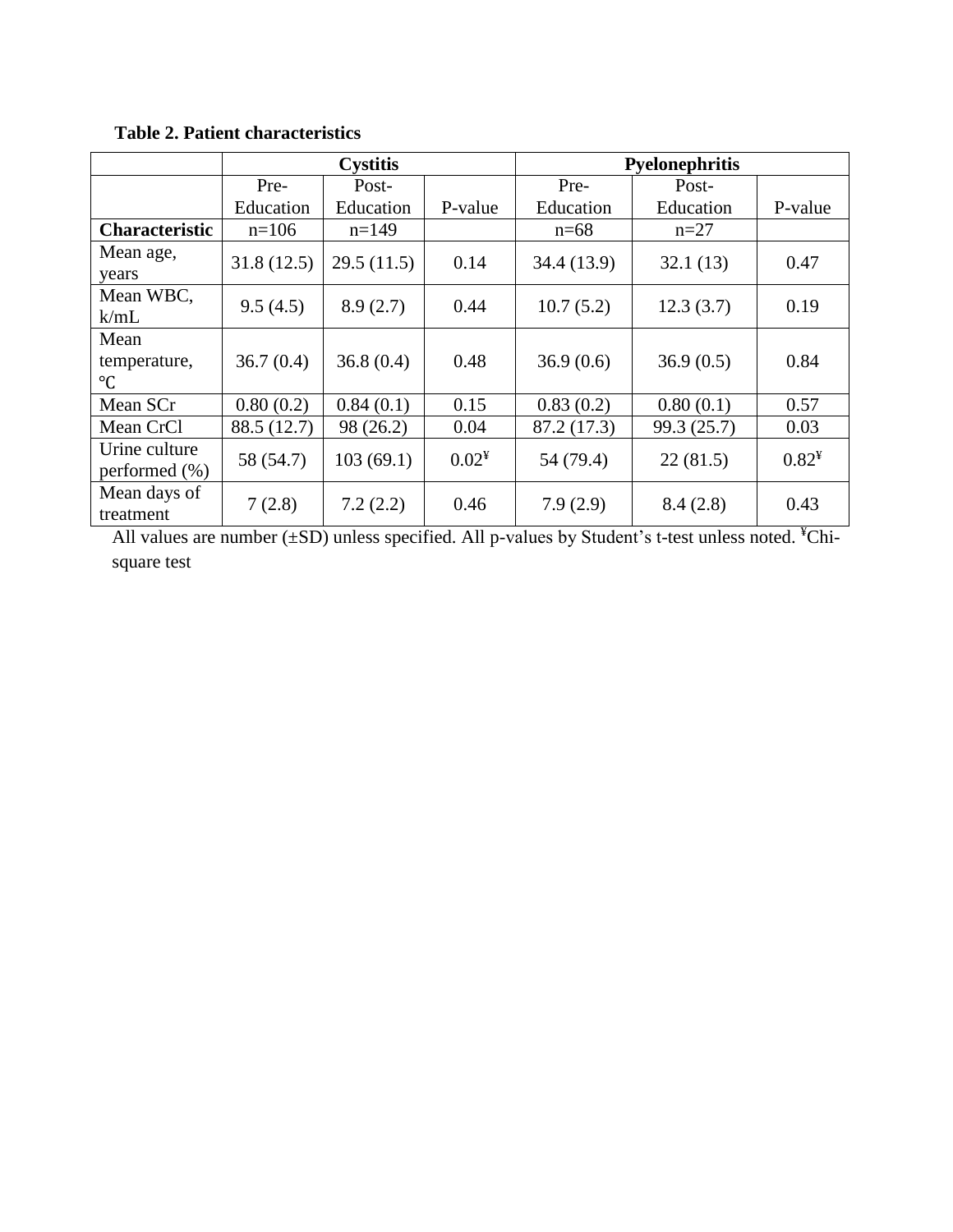|                | <b>Cystitis</b> |            |         | <b>Pyelonephritis</b> |           |         |
|----------------|-----------------|------------|---------|-----------------------|-----------|---------|
|                | Pre-            | Post-      |         | Pre-                  | Post-     |         |
|                | Education       | education  | P-value | Education             | Education | P-value |
|                | $n=106$ (%)     | $n=149(%$  |         | $n=68$ (%)            | $n=27(%)$ |         |
| Cephalexin     | 1(0.9)          | 2(1.3)     | 0.77    | $\theta$              | 1(18.5)   | 0.11    |
| <b>FQs</b>     | 35(33)          | 16(12.8)   | < 0.001 | 32(47)                | 19(70.4)  | 0.04    |
| <b>TMP-SMX</b> | 56(52.8)        | 8(5.4)     | < 0.001 | 29(43)                | 2(7.4)    | 0.001   |
| Nitrofurantoin | 13(12.3)        | 119 (79.9) | < 0.001 | 7(10)                 | 5(18.5)   | 0.28    |
| Doxycycline    | 1(0.9)          |            | 0.23    | $\qquad \qquad -$     | --        |         |

**Table 3. Antibiotics prescribed at discharge** 

FQs=fluoroquinolones: ciprofloxacin or levofloxacin, All p-values by Chi-square test.